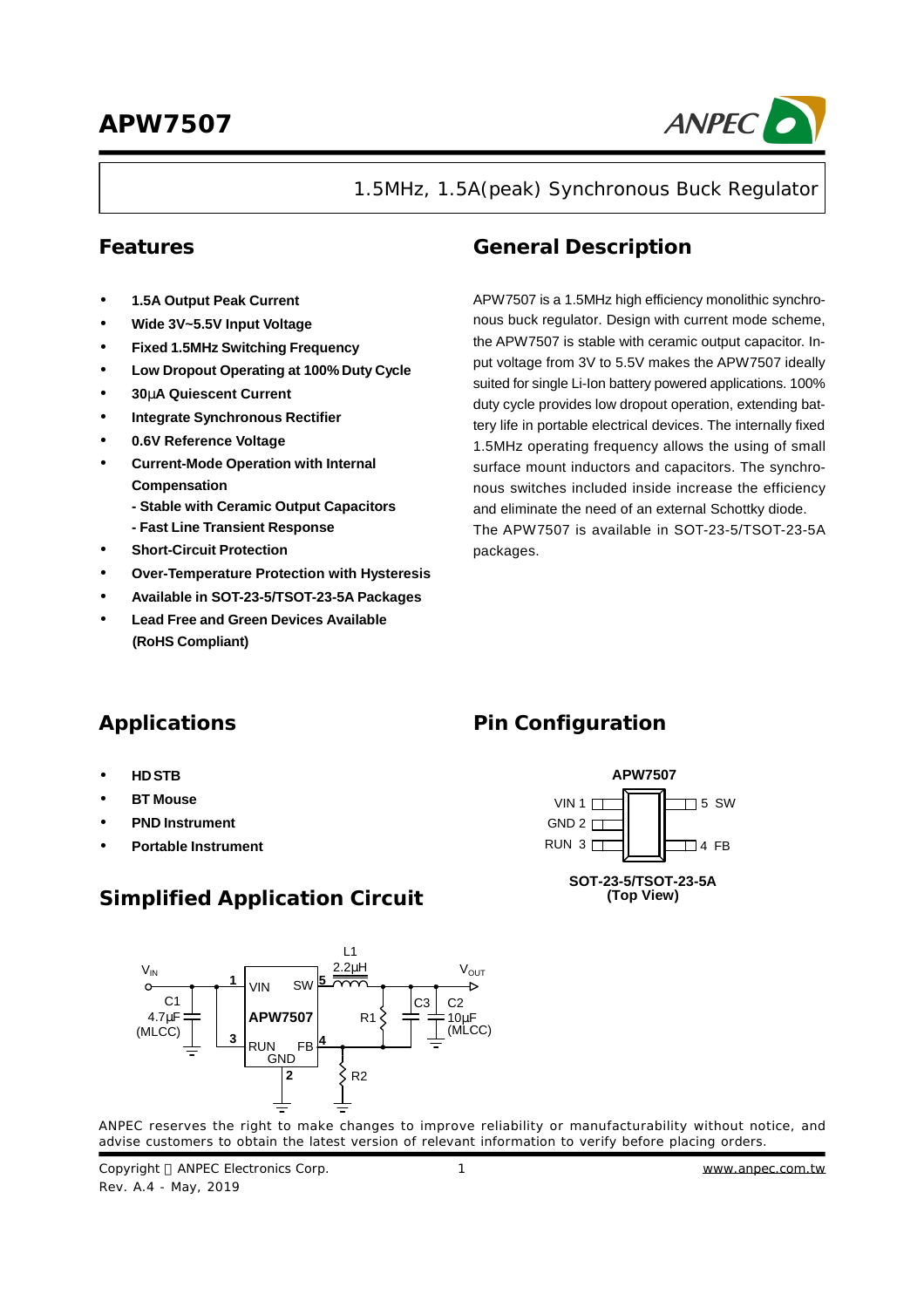

### **Ordering and Marking Information**

| NNN-NNN<br>APW7507<br><b>Assembly Material</b><br><b>Handling Code</b><br><b>Temperature Range</b><br>Package Code | Package Code<br>BT: TSOT-23-5A B: SOT-23-5<br><b>Operating Ambient Temperature Range</b><br>1: -40 to 85 $^{\circ}$ C<br><b>Handling Code</b><br>TR: Tape & Reel<br><b>Assembly Material</b><br>G: Halogen and Lead Free Device |
|--------------------------------------------------------------------------------------------------------------------|---------------------------------------------------------------------------------------------------------------------------------------------------------------------------------------------------------------------------------|
| <b>W57X</b><br>APW7507 BT:                                                                                         | X - Date Code                                                                                                                                                                                                                   |
| <b>W57X</b><br>APW7507 B:                                                                                          | X - Date Code                                                                                                                                                                                                                   |

Note: ANPEC lead-free products contain molding compounds/die attach materials and 100% matte tin plate termination finish; which are fully compliant with RoHS. ANPEC lead-free products meet or exceed the lead-free requirements of IPC/JEDEC J**-**STD-020D for MSL classification at lead-free peak reflow temperature. ANPEC defines "Green" to mean lead-free (RoHS compliant) and halogen free (Br or Cl does not exceed 900ppm by weight in homogeneous material and total of Br and Cl does not exceed 1500ppm by weight).

### **Absolute Maximum Ratings** (Note 1)

| <b>Symbol</b>               | <b>Parameter</b>                               | Rating                | Unit         |
|-----------------------------|------------------------------------------------|-----------------------|--------------|
| $V_{IN}$                    | Input Bias Supply Voltage (VIN to GND)         | $-0.3 - 6$            |              |
|                             | RUN, FB, SW to GND Voltage                     | $-0.3 - V_{IN} + 0.3$ |              |
| $P_D$                       | Power Dissipation                              | Internally Limited    | W            |
|                             | Maximum Junction Temperature                   | 150                   | °C           |
| $\mathsf{T}_{\texttt{STG}}$ | Storage Temperature                            | $-65 - 150$           | $^{\circ}$ C |
| $\mathsf{T}_\mathsf{SDR}$   | Maximum Lead Soldering Temperature, 10 Seconds | 260                   | $\circ$      |

Note1: Stresses beyond those listed under "absolute maximum ratings" may cause permanent damage to the device. These are stress ratings only and functional operation of the device at these or any other conditions beyond those indicated under "recommended operating conditions" is not implied. Exposure to absolute maximum rating conditions for extended periods may affect device reliability.

### **Thermal Characteristics**

| Symbol      | <b>Parameter</b>                                                                     | <b>Typical Value</b> | Unit          |
|-------------|--------------------------------------------------------------------------------------|----------------------|---------------|
| $\theta$ JA | Junction-to-Ambient Resistance in Free Air (Note 2)<br><b>TSOT-23-5A</b><br>SOT-23-5 | 220<br>250           | °CM           |
| $\theta$ JC | Junction to Case Resistance in free air (Note 2)<br><b>TSOT-23-5A</b><br>SOT-23-5    | 130<br>130           | $^{\circ}$ CM |

Note 2:  $\theta_{\text{IA}}$  is measured with the component mounted on a high effective thermal conductivity test board in free air.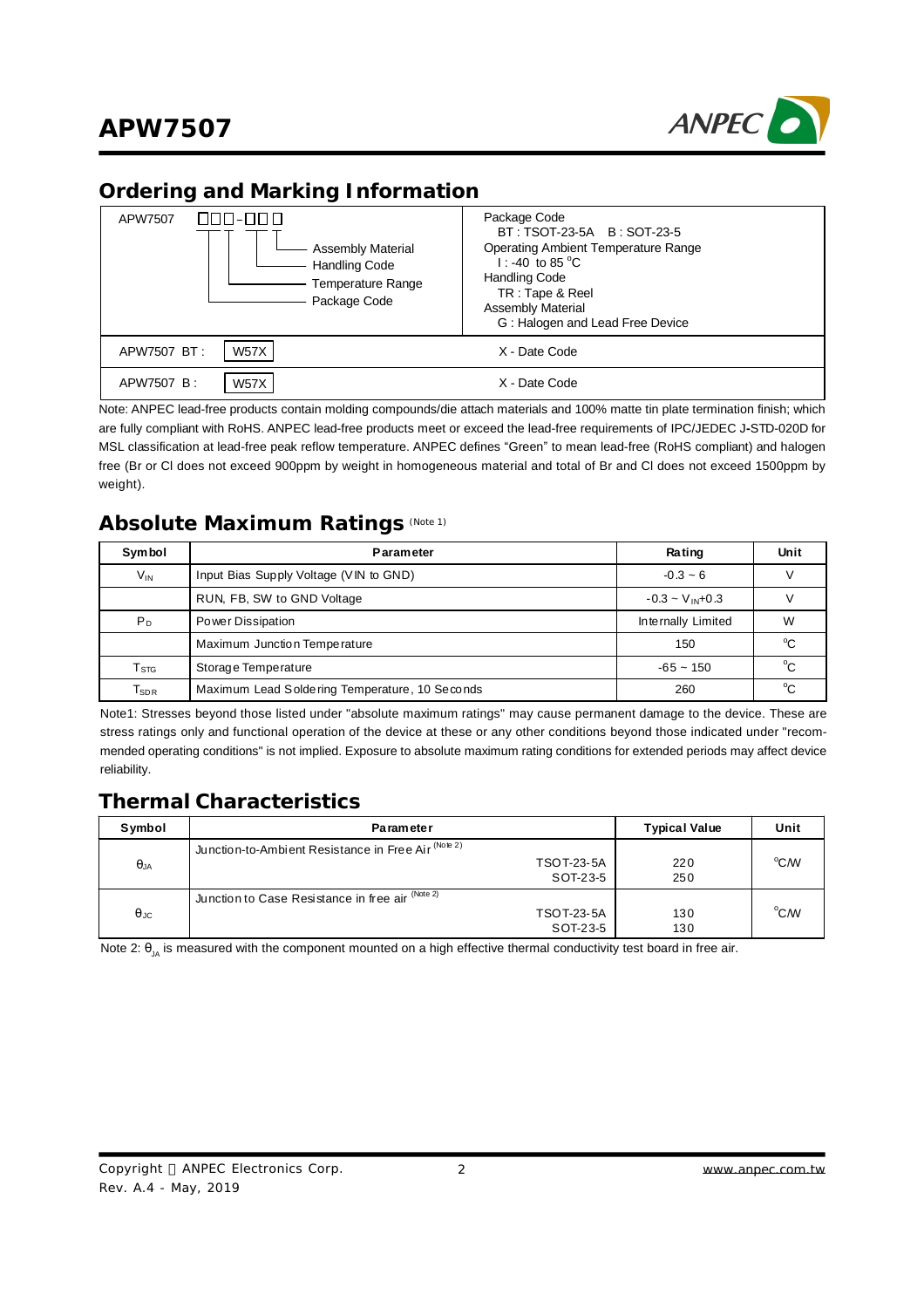

# **Recommended Operating Conditions** (Note 3)

| Symbol           | <b>Parameter</b>                                                            | Range               | Unit        |
|------------------|-----------------------------------------------------------------------------|---------------------|-------------|
| V <sub>N</sub>   | Input Bias Supply Voltage (VIN to GND)                                      | $3 \sim 5.5$        |             |
| $V_{OUT}$        | Converter Output Voltage                                                    | $0.6 - V_{IN}$      |             |
| $I_{\text{OUT}}$ | Maximum Peak Current, 10ms pulse, 1% duty cycle<br>Converter Output Current | 1.5<br>$0 \sim 1.2$ | A           |
| L1               | Converter Output Inductor                                                   | $2.2 - 10$          | μH          |
| $C_{IN}$         | Converter Input Capacitor                                                   | $4.7 - 100$         | μF          |
| $C_{OUT}$        | <b>Converter Output Capacitor</b>                                           | $4.7 - 100$         | μF          |
| $T_A$            | Ambient Temperature                                                         | $-40 - 85$          | °C          |
| $T_{\rm J}$      | Junction Temperature                                                        | $-40 - 125$         | $^{\circ}C$ |

Note 3: Refer to the typical application circuit

### **Electrical Characteristics**

Unless otherwise specified, these specifications apply over  $\mathsf{V}_{\mathsf{IN}}$ =3.3~5.5V and T<sub>A</sub>= 25 °C.

| Symbol             | Parameter                              | <b>Test Conditions</b>                    |                          | APW7507        |                          |              |  |
|--------------------|----------------------------------------|-------------------------------------------|--------------------------|----------------|--------------------------|--------------|--|
|                    |                                        |                                           | Min.                     | Typ.           | Max.                     | Unit         |  |
|                    | SUPPLY VOLTAGE AND CURRENT             |                                           |                          |                |                          |              |  |
| $V_{IN}$           | Input Voltage Range                    |                                           | 3                        | $\overline{a}$ | 5.5                      | $\vee$       |  |
| $I_{\Omega}$       | Quiescent Current                      | $V_{FB} = 0.66V, V_{N} = 3.3V$            | $\overline{\phantom{0}}$ | 30             | 50                       | μA           |  |
| $I_{SD}$           | Shutdown Input Current                 | $RUN = GND$                               | $\overline{a}$           | $\blacksquare$ | 0.5                      | μA           |  |
|                    | POWER-ON-RESET (POR)                   |                                           |                          |                |                          |              |  |
|                    | Rising POR Threshold                   |                                           | 2.45                     | 2.7            | 2.95                     | V            |  |
|                    | <b>POR Hysteresis</b>                  |                                           | $\overline{a}$           | 0.1            | $\blacksquare$           | $\vee$       |  |
|                    | <b>REFERENCE VOLTAGE</b>               |                                           |                          |                |                          |              |  |
| $V_{RFF}$          | Reference Voltage                      |                                           | 0.588                    | 0.6            | 0.612                    | $\vee$       |  |
|                    | Output Voltage Accuracy                | $0A < I_{\text{OUT}} < 1A$                | $-2.5$                   |                | $+2.5$                   | $\%$         |  |
| $I_{FB}$           | FB Input Current                       |                                           | $-50$                    | ÷,             | 50                       | nA           |  |
|                    | <b>INTERNAL POWER MOSFETS</b>          |                                           |                          |                |                          |              |  |
| $F_{SW}$           | Switching Frequency                    | $V_{FB} = 0.6 V$                          | 1.2                      | 1.5            | 1.8                      | <b>MHz</b>   |  |
|                    | Foldback Frequency                     | $V_{FB} = 0.1 V$                          | $\overline{a}$           | 210            | $\blacksquare$           | kHz          |  |
|                    | Foldback Threshold Voltage on FB       | $V_{FB}$ Falling                          | $\overline{a}$           | 0.2            | $\blacksquare$           | V            |  |
|                    | Foldback Hysteresis                    |                                           | ÷,                       | 50             | $\blacksquare$           | mV           |  |
| $R_{P\text{-FET}}$ | High Side P-FET Switch ON Resistance   | $ISW=200mA$                               | ÷,                       | 0.26           | $\blacksquare$           | $\Omega$     |  |
| $R_{N\text{-FET}}$ | Low Side N-FET Switch ON Resistance    | $Isw=200mA$                               | $\overline{a}$           | 0.23           | $\overline{a}$           | Ω            |  |
|                    | Minimum On-Time                        |                                           | $\overline{\phantom{0}}$ | $\blacksquare$ | 100                      | ns           |  |
|                    | Maximum Duty Cyde                      |                                           |                          |                | 100                      | %            |  |
| <b>PROTECTION</b>  |                                        |                                           |                          |                |                          |              |  |
| <b>LM</b>          | Maximum Inductor Current-Limit         | IP-FET, $V_{IN} = 3.3 - 5.5V$             | 1.7                      | 2.3            | $\blacksquare$           | A            |  |
| T <sub>OTP</sub>   | Over-Temperature Protection            | T <sub>J</sub> Rising <sup>(Note 4)</sup> | $\overline{a}$           | 150            | $\blacksquare$           |              |  |
|                    | Over-Temperature Protection Hysteresis | (Note 4)                                  | $\overline{\phantom{0}}$ | 30             | $\overline{\phantom{a}}$ | $^{\circ}$ C |  |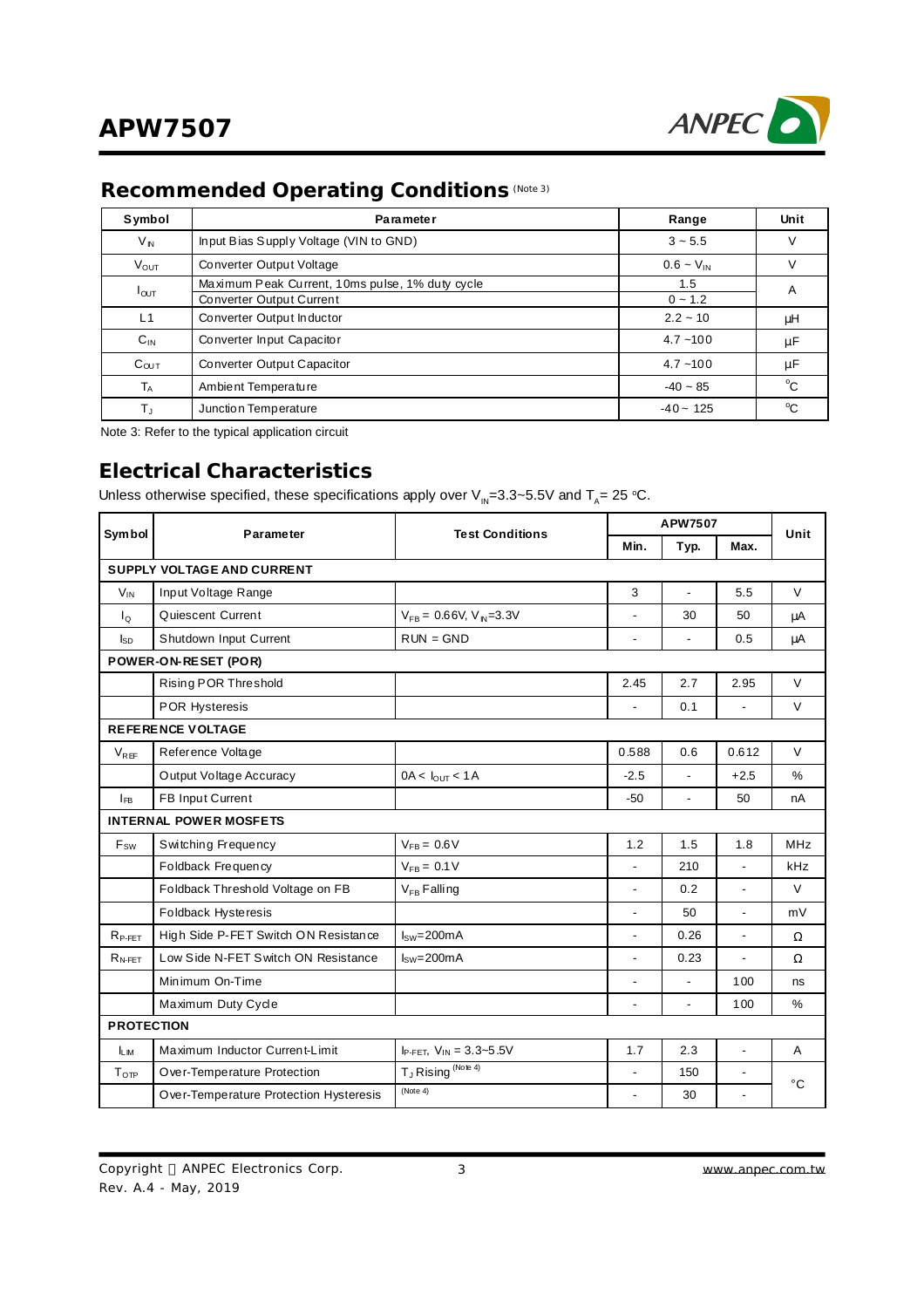

### **Electrical Characteristics**

Unless otherwise specified, these specifications apply over  $\mathsf{V}_{\mathsf{IN}} = 3.3 \sim 5.5\mathsf{V}$  and  $\mathsf{T}_{\mathsf{A}} = 25$  °C.

| <b>Symbol</b>                | Parameter                      | <b>Test Conditions</b>        |      | APW7507 |      |      |  |
|------------------------------|--------------------------------|-------------------------------|------|---------|------|------|--|
|                              |                                |                               | Min. | Typ.    | Max. | Unit |  |
| <b>START-UP AND SHUTDOWN</b> |                                |                               |      |         |      |      |  |
| tss                          | Soft-Start Duration            | (Note 4)                      |      | 0.7     |      | ms   |  |
|                              | RUN Input High Threshold       |                               | -    | ٠       |      |      |  |
|                              | <b>RUN Input Low Threshold</b> |                               | 0.4  | ۰       |      |      |  |
|                              | <b>RUN Leakage Current</b>     | $V_{RUN}$ = 5V, $V_{IN}$ = 5V | -1   | -       |      | μA   |  |

Note 4: Guarantee by design, not production test.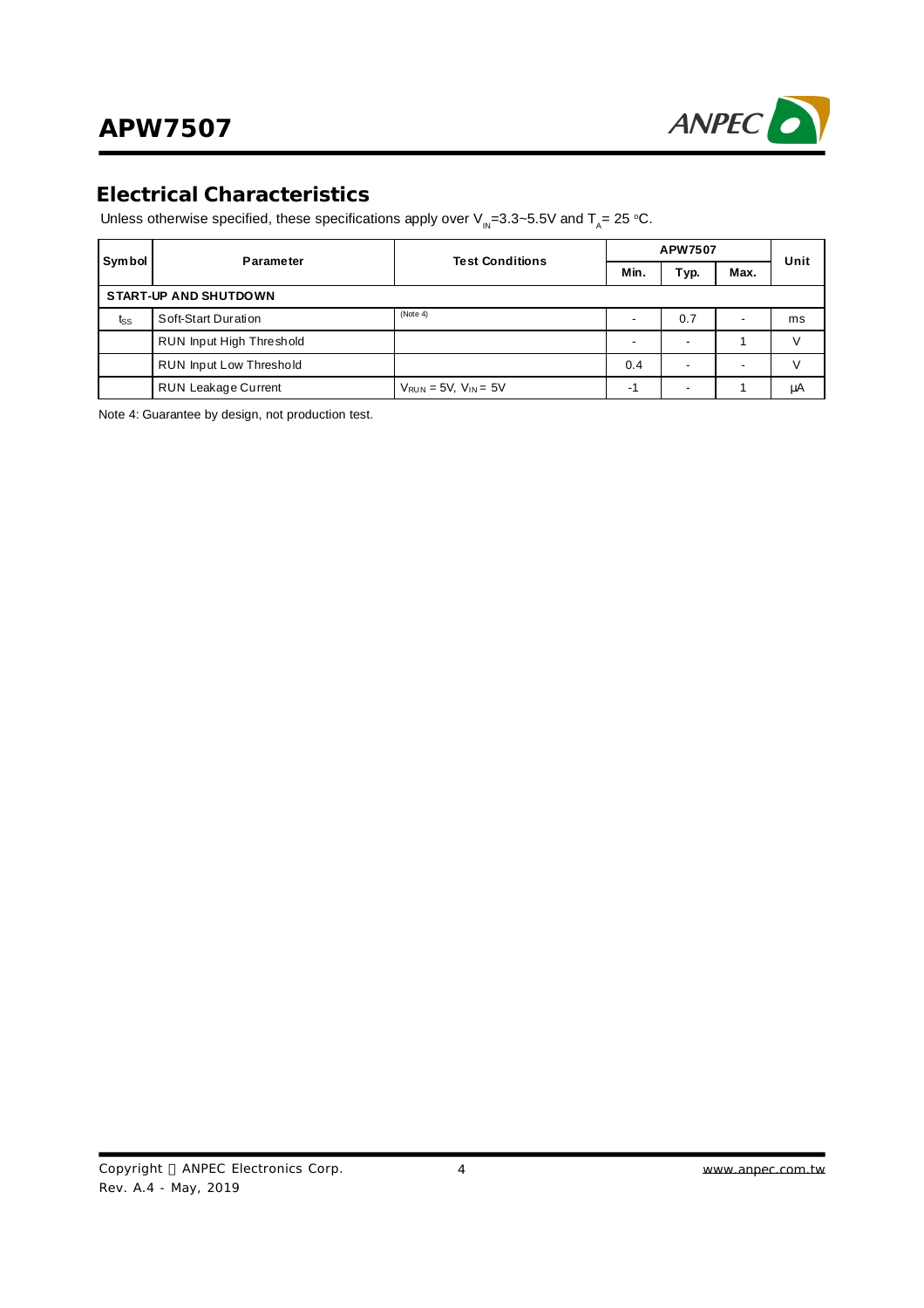



### **Typical Operating Characteristics**



5 *[www.anpec.com.tw](http://www.anpec.com.tw)*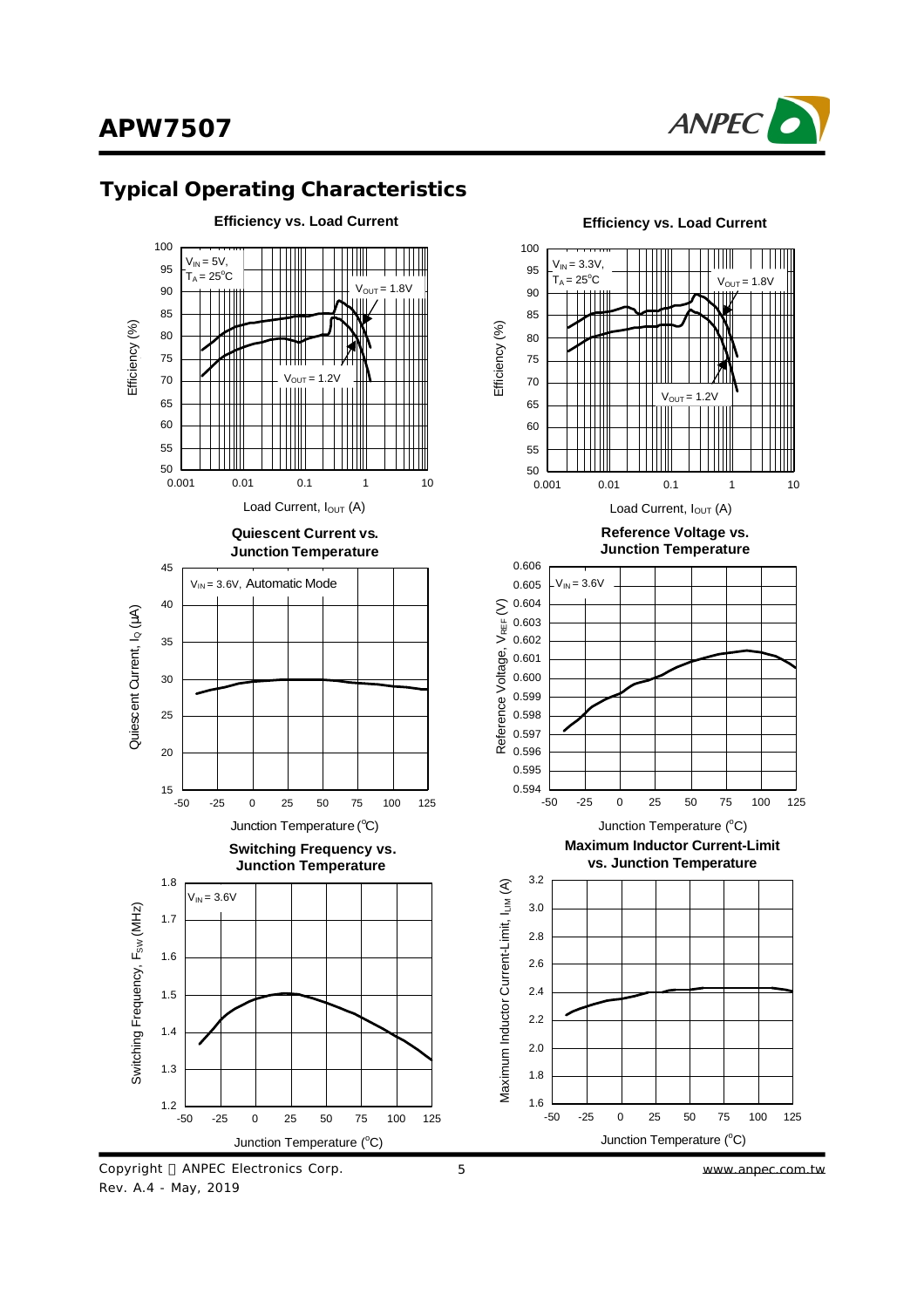



# **Typical Operating Characteristics**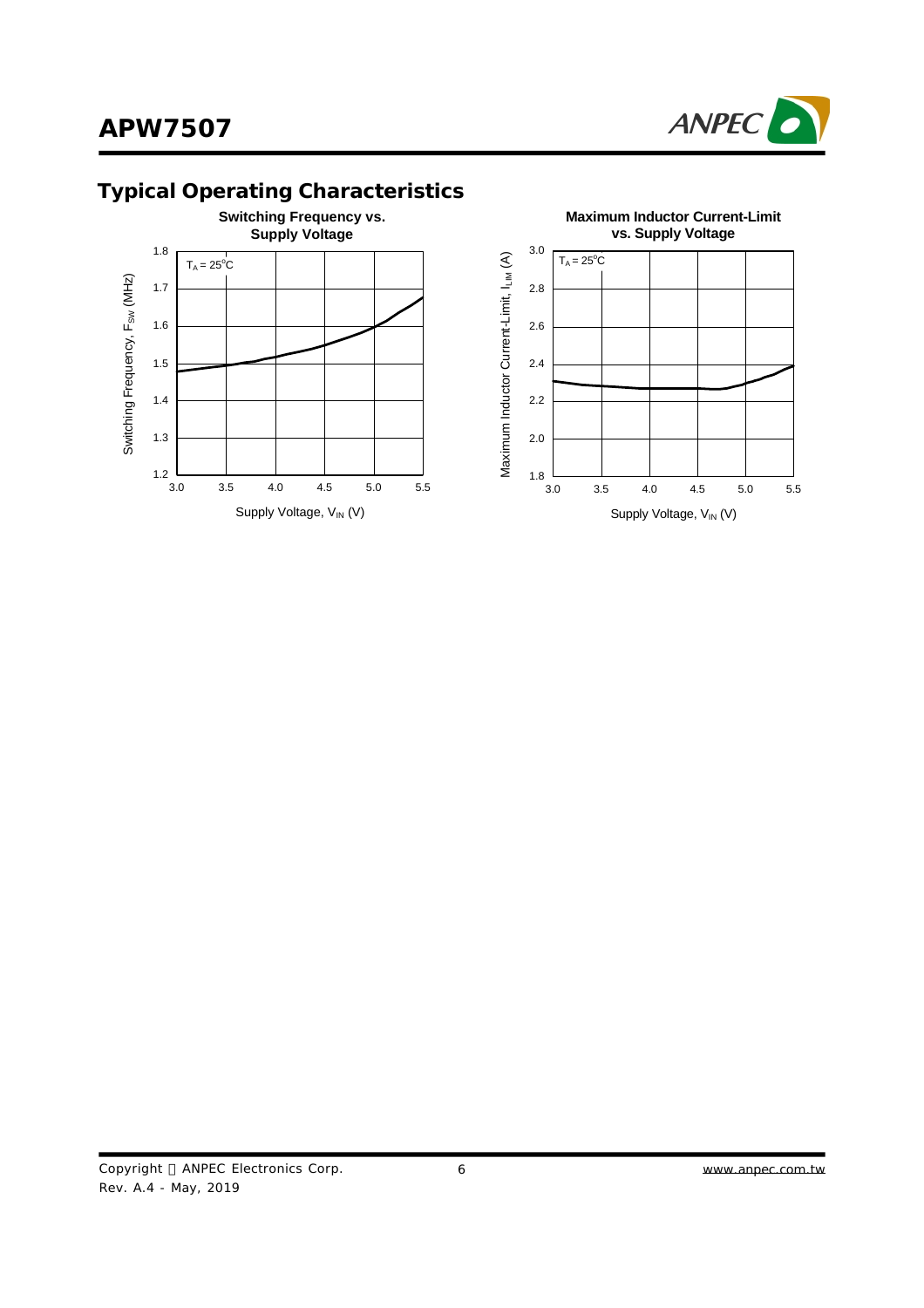

### **Operating Waveforms**

Refer to the typical application circuit. The test condition is V<sub>IN</sub>=5V, V<sub>ouT</sub>=1.2V,T<sub>A</sub>= 25°C unless otherwise specified.



#### **Load Transient Response**





Copyright © ANPEC Electronics Corp. Rev. A.4 - May, 2019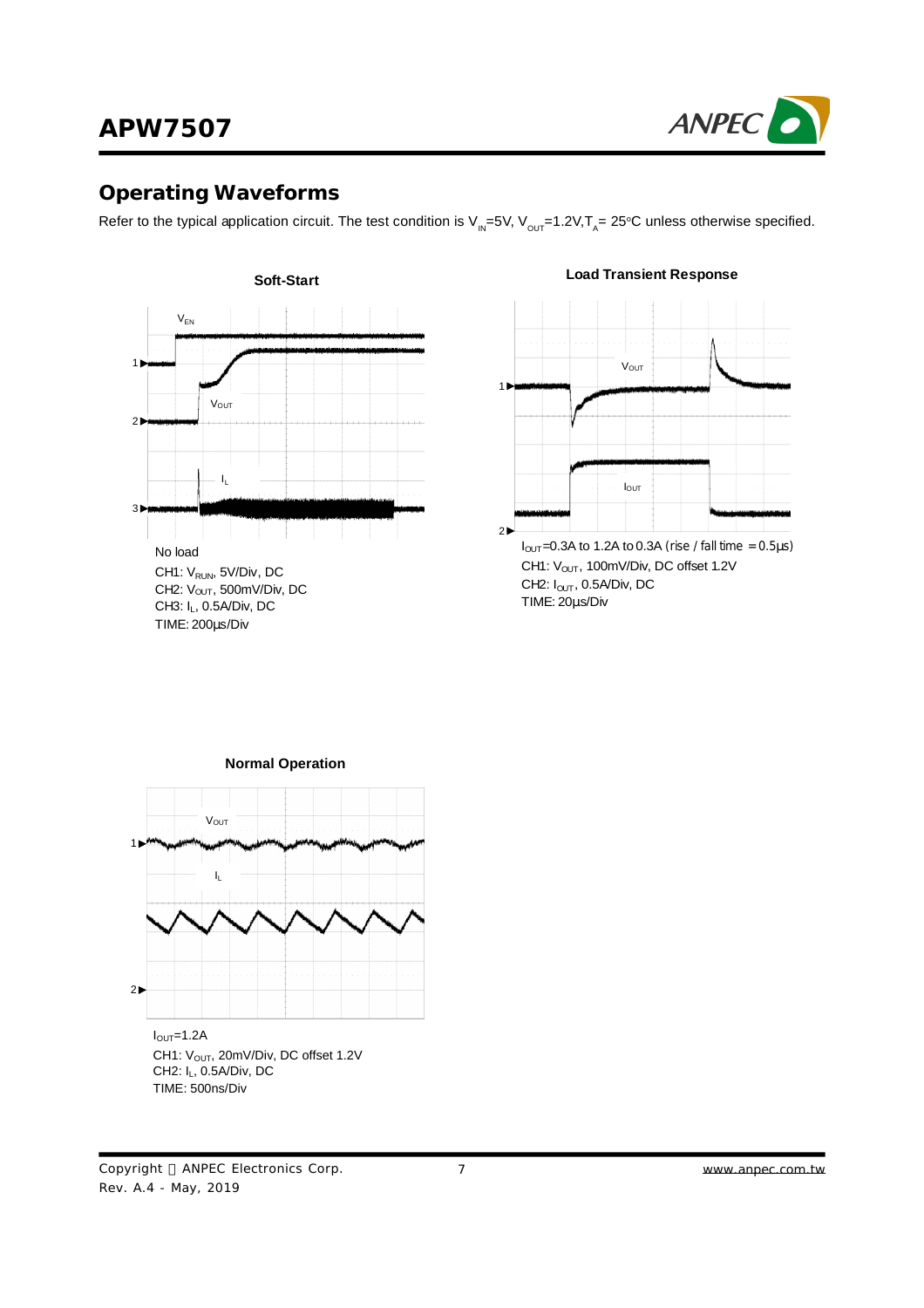

## **Pin Description**

|               | <b>PIN</b>  | <b>FUNCTION</b>                                                                                                                                                                                                                           |
|---------------|-------------|-------------------------------------------------------------------------------------------------------------------------------------------------------------------------------------------------------------------------------------------|
| NO.           | <b>NAME</b> |                                                                                                                                                                                                                                           |
|               | <b>VIN</b>  | Device and Converter Supply Pin. Must be closely decoupled to GND with a 4.7uF or greater ceramic<br>capacitor.                                                                                                                           |
| $\mathcal{P}$ | <b>GND</b>  | Power and Signal Ground.                                                                                                                                                                                                                  |
| 3             | <b>RUN</b>  | Enable Control Input. Forcing this pin above 1.0V enables the device. Forcing this pin below 0.4V shuts it<br>down. In shutdown, all functions are disabled to decrease the supply current below 0.5µA. Do not leave<br>RUN pin floating. |
|               | <b>FB</b>   | Feedback Input Pin. The buck regulator senses feedback voltage via FB and regulates the FB voltage at<br>0.6V. Connecting FB with a resistor-divider from the output sets the output voltage of the buck converter.                       |
| 5             | SW          | Switch Node Connected to Inductor. This pin connects to the drains of the internal main and synchronous<br>power MOSFETs switches.                                                                                                        |

### **Block Diagram**

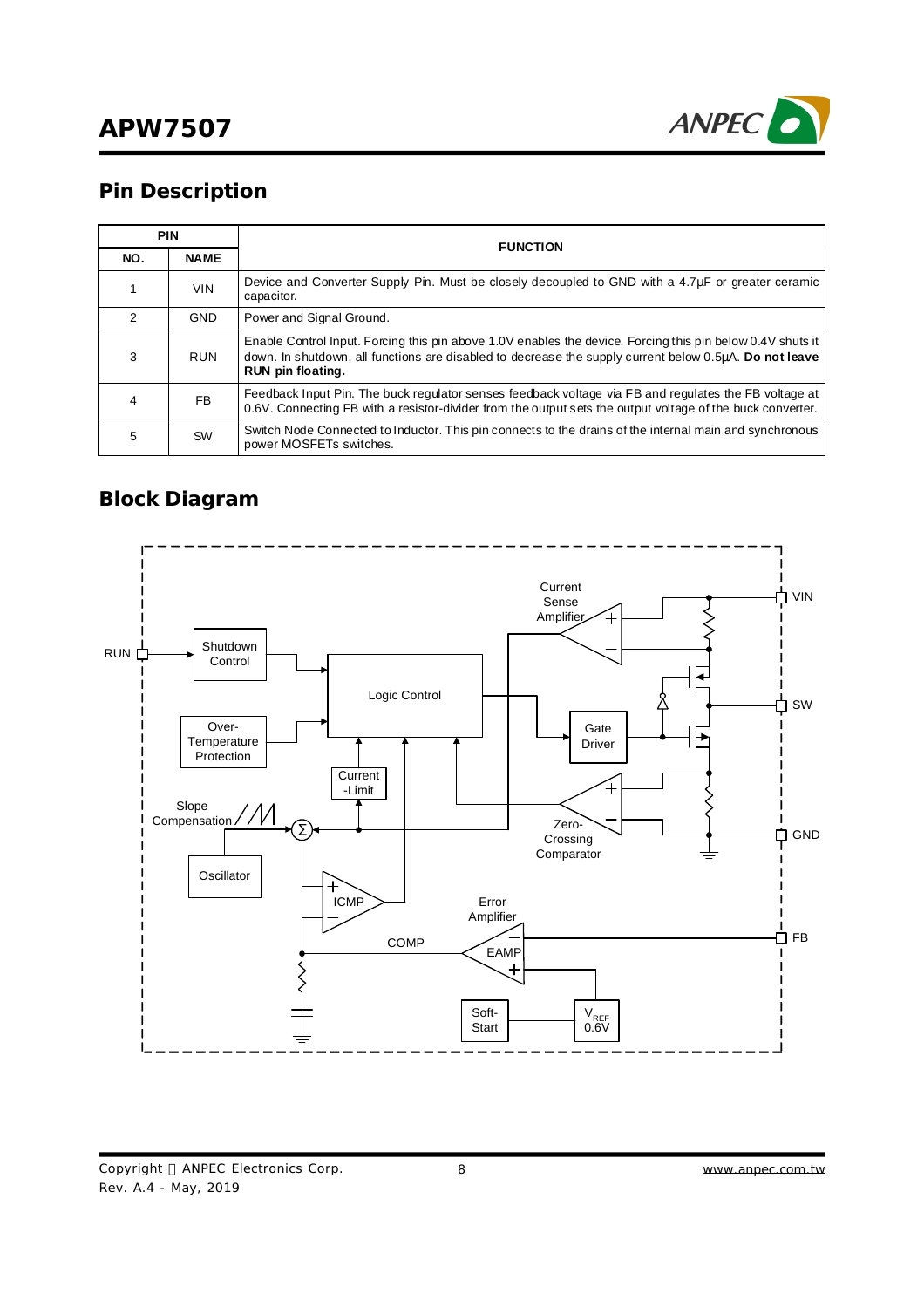

# **Typical Application Circuit**

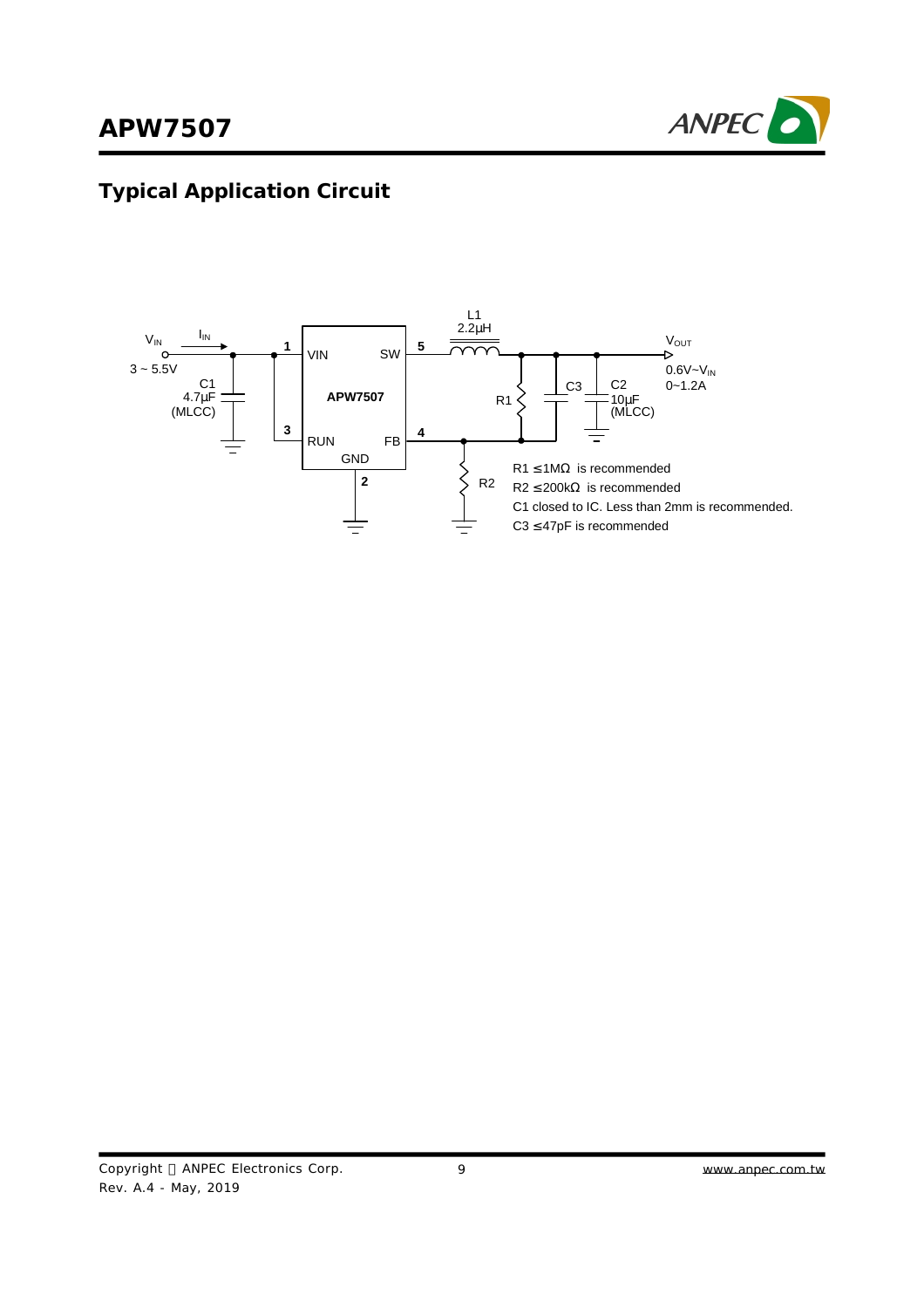

### **Function Description**

#### **Main Control Loop**

The APW7507 is a constant frequency, synchronous rectifier and current-mode switching regulator. In normal operation, the internal P-channel power MOSFET is turned on each cycle. The peak inductor current at which ICMP turn off the P-FET is controlled by the voltage on the COMP node, which is the output of the error amplifier (EAMP). An external resistive divider connected between  $V_{\text{out}}$  and ground allows the EAMP to receive an output feedback voltage  $V_{FB}$  at FB pin. When the load current increases, it causes a slightly decrease in  $V_{FB}$  relative to the 0.6V reference, which in turn causes the COMP voltage to increase until the average inductor current matches the new load current.

#### **Power-On-Reset (POR)**

The APW7507 keeps monitoring the voltage on VIN pin to prevent wrong logic operations which may occur when VIN voltage is not high enough for the internal control circuitry to operate. The VIN POR has a rising threshold of 2.4V (typical) with 0.1V of hysteresis.

#### **Soft-Start**

The APW7507 has a built-in soft-start to control the output voltage rise during start-up. During soft-start, an internal ramp voltage, connected to the one of the positive inputs of the error amplifier, raises up to replace the reference voltage (0.6V typical) until the ramp voltage reaches the reference voltage. Then, the voltage on FB regulated at reference voltage.

#### **Enable/Shutdown**

Driving RUN to the ground places the APW7507 in shutdown mode. When in shutdown, the internal power MOSFETs turn off, all internal circuitry shuts down and the quiescent supply current reduces to 0.5μA maximum.

#### **Pulse Frequency Modulation Mode (PFM)**

The APW7507 is a fixed frequency, peak current mode PWM step-down converter. At light loads, the APW7507 will automatically enter in pulse frequency mode operation to reduce the dominant switching losses. In PFM operation, the inductor current may reach zero or reverse on each pulse. A zero current comparator turn off the N-FET, forcing DCM operation at light load. These controls get very low quiescent current, help to maintain high efficiency over the complete load range.

#### **Slope Compensation and Inductor Peak Current**

The APW7507 is a peak current mode PWM step down converter. To prevent sub-harmonic oscillations, the APW7507 sense the peak current and add slope compensation to stable the converter. It is accomplished internally by adding a compensating ramp to the inductor current signal at duty cycles in excess of 40%. Normally, this results in a reduction of maximum inductor peak current for duty cycles > 40%. However, the APW7507 uses a special scheme that counteracts this compensating ramp, which allows the maximum inductor peak current to remain unaffected throughout all duty cycles.

#### **Adaptive Shoot-Through Protection**

The gate driver incorporates adaptive shoot-through protection to high-side and low-side MOSFETs from conducting simultaneously and shorting the input supply. This is accomplished by ensuring the falling gate has turned off one MOSFET before the other is allowed to rise.

During turn-off the low-side MOSFET, the internal LGATE voltage is monitored until it is below 1.5V threshold, at which time the UGATE is released to rise after a constant delay. During turn-off the high-side MOSFET, the UGATE voltage is also monitored until it is above 1.5V threshold, at which time the LGATE is released to rise after a constant delay.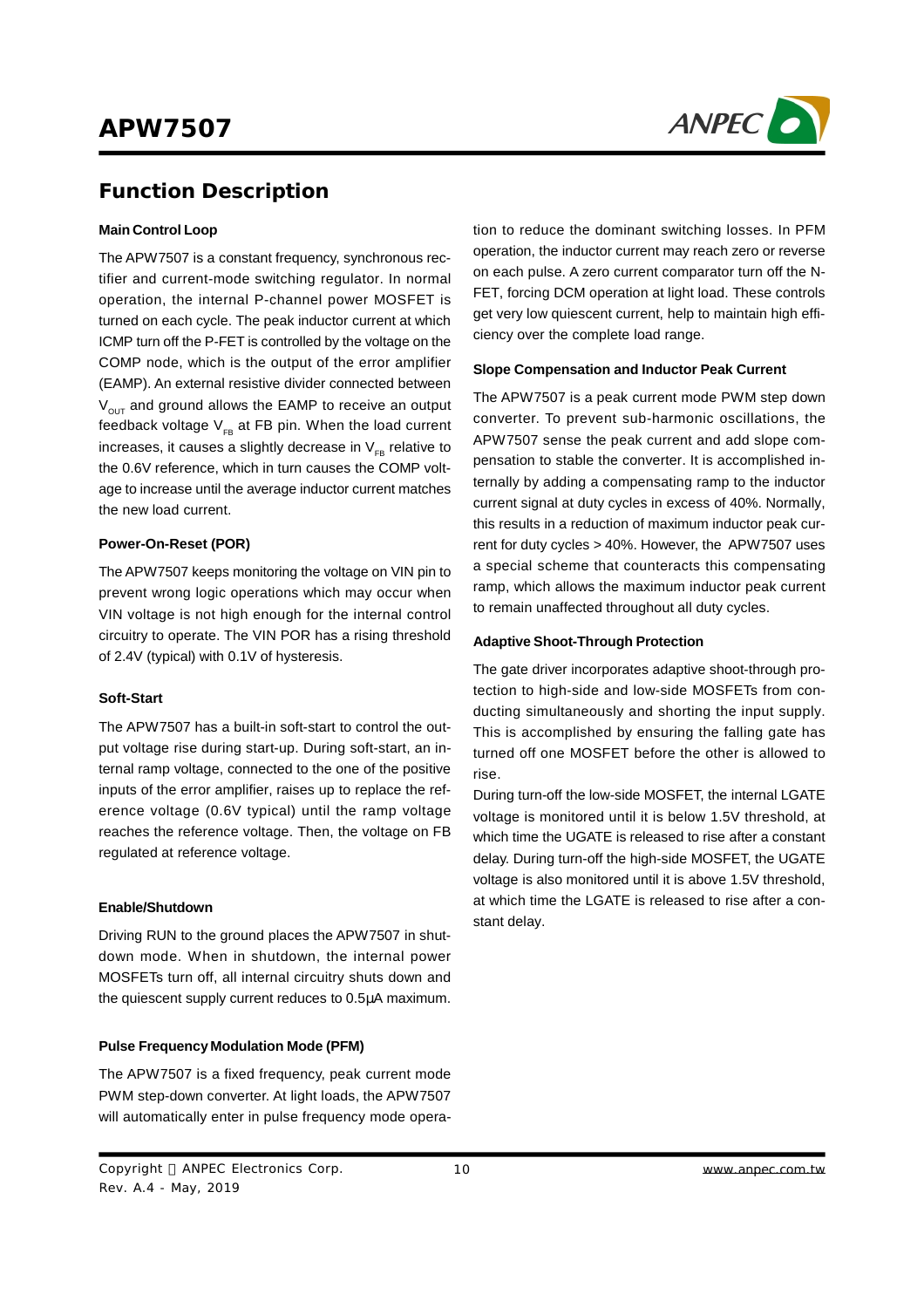

## **Function Description (Cont.)**

### **Over-Temperature Protection (OTP)**

The over-temperature circuit limits the junction temperature of the APW7507. When the junction temperature exceeds 150°C, a thermal sensor turns off the both power MOSFETs, allowing the devices to cool. The thermal sensor allows the converters to start a soft-start process and regulate the output voltage again after the junction temperature cools by 30°C. The OTP is designed with a 30°C hysteresis to lower the average Junction Temperature  $\left(\mathsf{T}_\mathsf{J}\right)$  during continuous thermal overload conditions, increasing the lifetime of the device.

#### **Short-Circuit Protection**

When the output is shortened to the ground, the frequency of the oscillator is reduced to about 210kHz, 1/7 of the nominal frequency. This frequency foldback ensures that the inductor current has more time to decay, thereby preventing runaway. The oscillator's frequency will progressively increase to 1.5MHz when  $V_{FB}$  or  $V_{OUT}$  rises above 0V.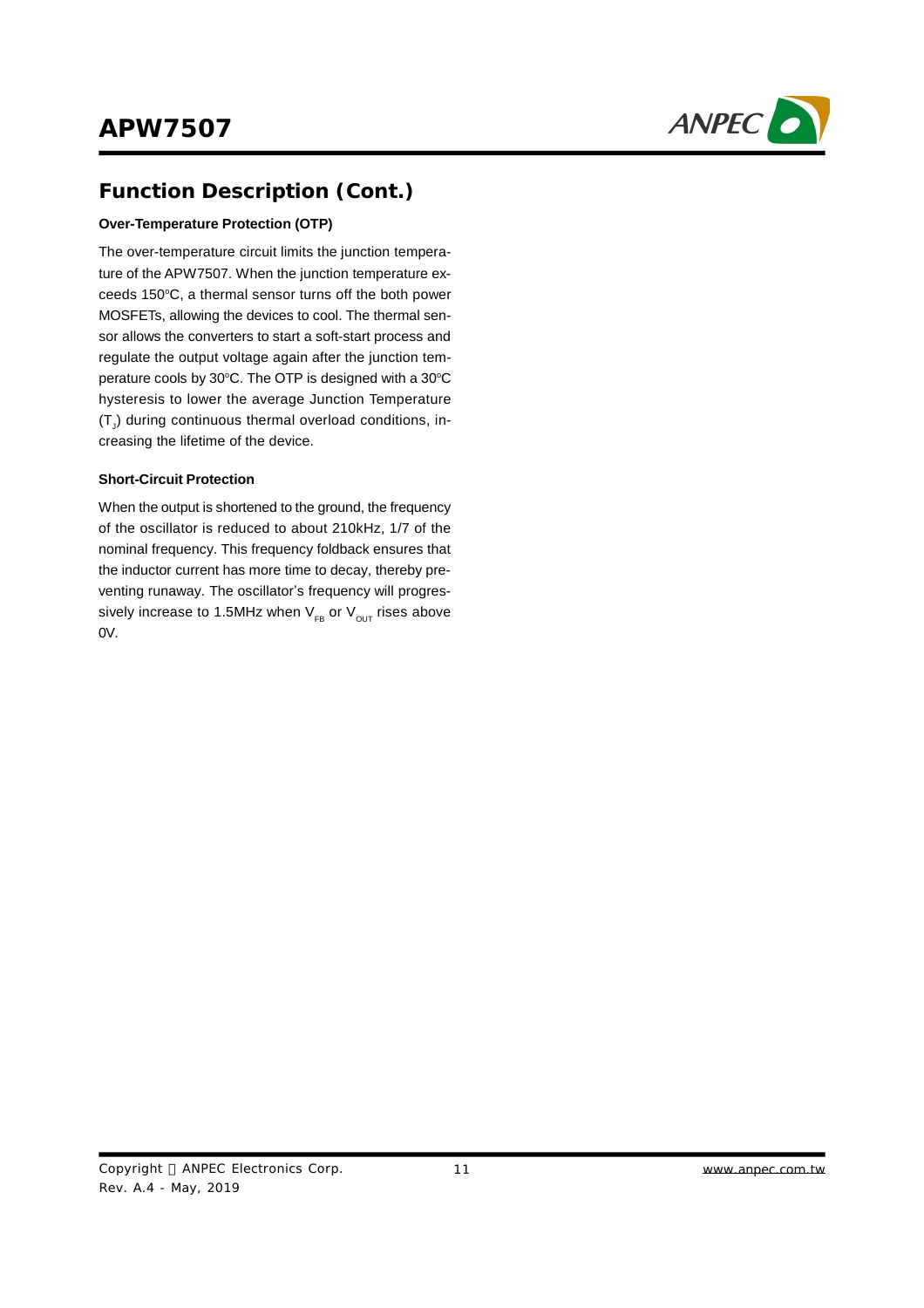

### **Application Information**

#### **Input Capacitor Selection**

Because buck converters have a pulsating input current, a low ESR input capacitor is required. This results in the best input voltage filtering, minimizing the interference with other circuits caused by high input voltage spikes. Also, the input capacitor must be sufficiently large to stabilize the input voltage during heavy load transients. For good input voltage filtering, usually a 4.7μF input capacitor is sufficient. It can be increased without any limit for better input-voltage filtering. Ceramic capacitors show better performance because of the low ESR value, and they are less sensitive against voltage transients and spikes compared to tantalum capacitors. Place the input capacitor as close as possible to the input and GND pin of the device for better performance.

#### **Inductor Selection**

For high efficiencies, the inductor should have a low DC resistance to minimize conduction losses. Especially at high-switching frequencies, the core material has a higher impact on efficiency. When using small chip inductors, the efficiency is reduced mainly due to higher inductor core losses. This needs to be considered when selecting the appropriate inductor. The inductor value determines the inductor ripple current. The larger the inductor value, the smaller the inductor ripple current and the lower the conduction losses of the converter. Conversely, larger inductor values cause a slower load transient response. A reasonable starting point for setting ripple current, Δl<sub>L,</sub> is 40% of maximum output current. The recommended inductor value can be calculated as below:

$$
L \geq \frac{V_{OUT}\left(1 - \frac{V_{OUT}}{V_{IN}}\right)}{F_{SW} \cdot \Delta I_L}
$$

$$
I_{L(MAX)} = I_{OUT(MAX)} + 1/2 \times \Delta I_L
$$

To avoid the saturation of the inductor, the inductor should be rated at least for the maximum output current of the converter plus the inductor ripple current.

#### **Output Voltage Setting**

In the adjustable version, the output voltage is set by a resistive divider. The external resistive divider is connected to the output, allowing remote voltage sensing as

Copyright © ANPEC Electronics Corp. Rev. A.4 - May, 2019

shown in "Typical Application Circuits". A suggestion of maximum value of R2 is 200kΩ to keep the minimum current that provides enough noise rejection ability through the resistor divider. The output voltage can be calculated as below:



#### **Output Capacitor Selection**

The current-mode control scheme of the APW7507 allows the use of tiny ceramic capacitors. The higher capacitor value provides the good load transients response. Ceramic capacitors with low ESR values have the lowest output voltage ripple and are recommended. If required, tantalum capacitors may be used as well. The output ripple is the sum of the voltages across the ESR and the ideal output capacitor.

$$
\Delta V_{\text{OUT}} \cong \frac{V_{\text{OUT}} \cdot \left(1 - \frac{V_{\text{OUT}}}{V_{\text{IN}}}\right)}{F_{\text{SW}} \cdot L} \cdot \left(ESR + \frac{1}{8 \cdot F_{\text{SW}} \cdot C_{\text{OUT}}}\right)
$$

When choosing the input and output ceramic capacitors, choose the X5R or X7R dielectric formulations. These dielectrics have the best temperature and voltage characteristics of all the ceramics for a given value and size.

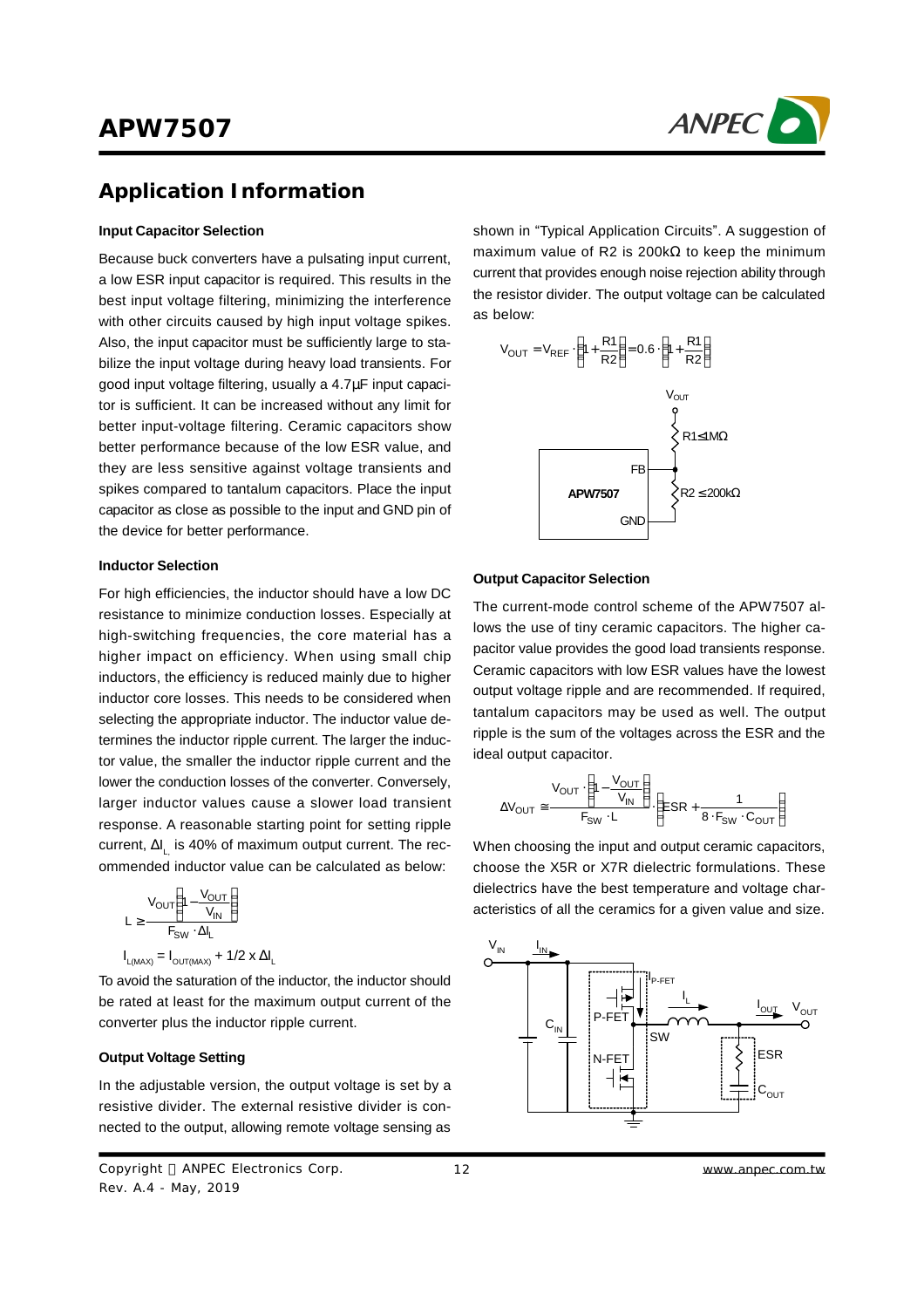

### **Application Information (Cont.)**

#### **Output Capacitor Selection (Cont.)**



#### **Thermal Consideration**

In most applications, the APW7507 does not dissipate much heat due to its high efficiency. But, in applications where the APW7507 is running at high ambient temperature with low supply voltage and high duty cycles, the heat dissipated may exceed the maximum junction temperature of the part. If the junction temperature reaches approximately 150°C, both power switches will be turned off and the SW node will become high impedance.

To avoid theAPW7507 from exceeding the maximum junction temperature, the user will need to do some thermal analysis. The goal of the thermal analysis is to determine whether the power dissipated exceeds the maximum junction temperature of the part. The power dissipated by the part is approximated:

 $P_D \cong I_{OUT}^2$  x  $(R_{P-FET}$  x D+ $R_{N-FET}$  x (1-D))

The temperature rise is given by:

 $T_R = (P_D)(\theta_{JA})$ 

Where  $\mathsf{P}_\mathsf{D}$  is the power dissipated by the regulator, D is duty cycle of main switch

 $D = V_{\text{out}}/V_{\text{in}}$ 

The  $\theta_{14}$  is the thermal resistance from the junction of the die to the ambient temperature. The junction temperature,  ${\sf T}_{\sf j}$ , is given by:

$$
T_{j} = T_{A} + T_{R}
$$

Where  $\mathsf{T}_{\scriptscriptstyle{\mathsf{A}}}$  is the ambient temperature.

The maximum power dissipation on the device can be shown as follow figure:





#### **Layout Consideration**

For all switching power supplies, the layout is an important step in the design; especially at high peak currents and switching frequencies. If the layout is not carefully done, the regulator might show noise problems and duty cycle jitter.

- 1. The input capacitor should be placed close to the VIN and GND. Connecting the capacitor and VIN/GND with short and wide trace without any via holes for good input voltage filtering. The distance between VIN/GND to capacitor less than 2mm respectively is recommended.
- 2. To minimize copper trace connections that can inject noise into the system, the inductor should be placed as close as possible to the SW pin to minimize the noise coupling into other circuits.

Copyright © ANPEC Electronics Corp. Rev. A.4 - May, 2019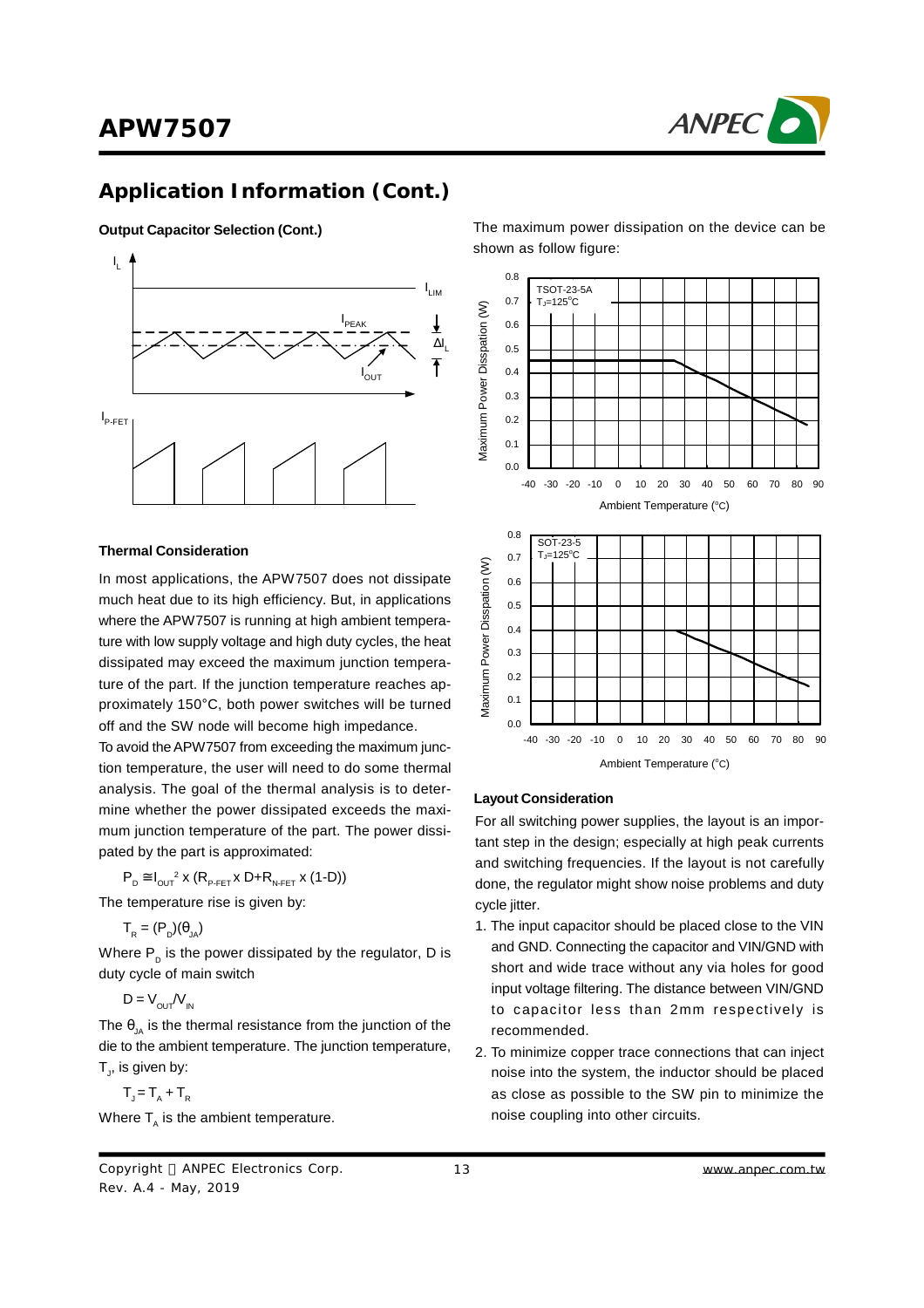

#### **Layout Consideration (cont.)**

- 3. The output capacitor should be place closed to converter VOUT and GND.
- 4. Since the feedback pin and network is a high impedance circuit the feedback network should be routed away from the inductor. The feedback pin and feedback network should be shielded with a ground plane or trace to minimize noise coupling into this circuit.
- 5. A star ground connection or ground plane minimizes ground shifts and noise is recommended.



APW7507 Layout Suggestion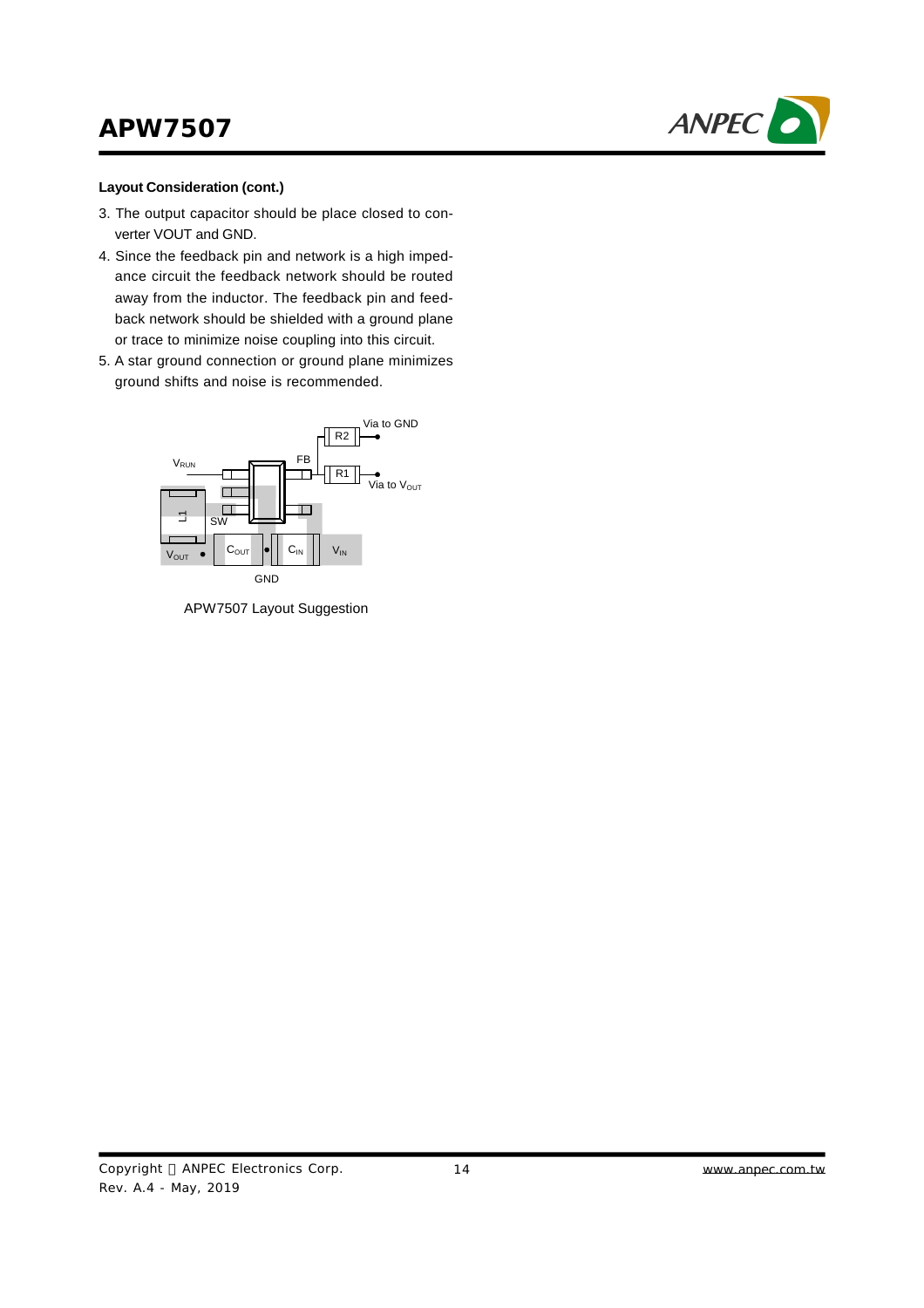

# **Package Information**

**TSOT-23-5A**



|                | <b>TSOT-23-5A</b> |                    |             |               |  |  |
|----------------|-------------------|--------------------|-------------|---------------|--|--|
| <b>DODNN3</b>  |                   | <b>MILLIMETERS</b> |             | <b>INCHES</b> |  |  |
|                | MIN.              | MAX.               | MIN.        | MAX.          |  |  |
| A              | 0.70              | 1.00               | 0.028       | 0.039         |  |  |
| A <sub>1</sub> | 0.01              | 0.10               | 0.000       | 0.004         |  |  |
| A <sub>2</sub> | 0.70              | 0.90               | 0.028       | 0.035         |  |  |
| b              | 0.30              | 0.50               | 0.012       | 0.020         |  |  |
| C              | 0.08              | 0.22               | 0.003       | 0.009         |  |  |
| D              | 2.70              | 3.10               | 0.106       | 0.122         |  |  |
| E              | 2.60              | 3.00               | 0.102       | 0.118         |  |  |
| E <sub>1</sub> | 1.40              | 1.80               | 0.055       | 0.071         |  |  |
| e              | 0.95 BSC          |                    |             | 0.037 BSC     |  |  |
| e1             | 1.90BSC           |                    |             | 0.075 BSC     |  |  |
| L              | 0.30              | 0.60               | 0.012       | 0.024         |  |  |
| θ              | $0^{\circ}$       | $8^{\circ}$        | $0^{\circ}$ | $8^\circ$     |  |  |

Note : 1. Followed from JEDEC TO-178 AA.

 2. Dimension D and E1 do not include mold flash, protrusions or gate burrs. Mold flash, protrusion or gate burrs shall not exceed 10 mil per side.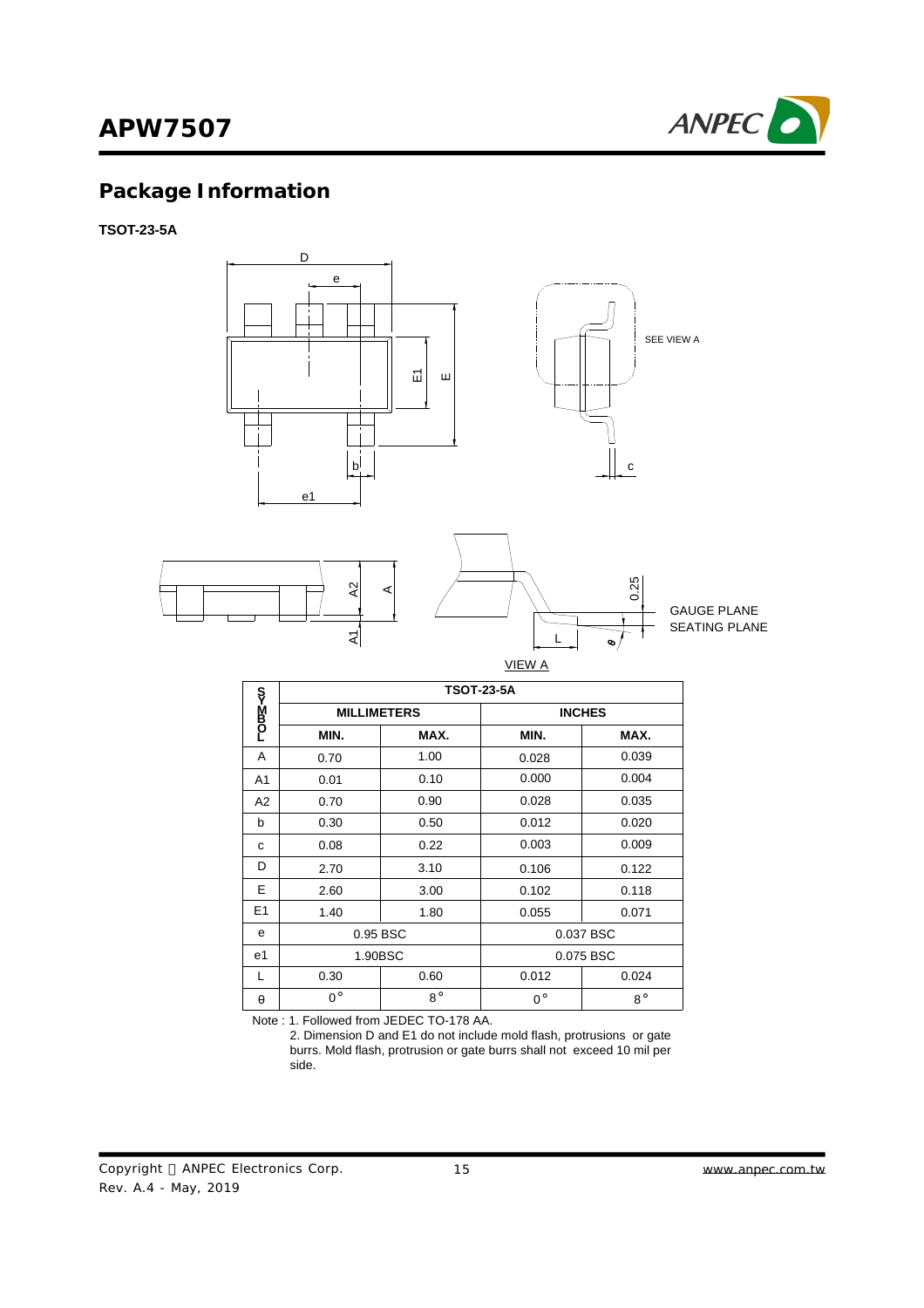

# **Package Information**

**SOT-23-5**



|                | SOT-23-5           |             |             |               |  |  |
|----------------|--------------------|-------------|-------------|---------------|--|--|
| –om≥ko         | <b>MILLIMETERS</b> |             |             | <b>INCHES</b> |  |  |
|                | MIN.               | MAX.        | MIN.        | MAX.          |  |  |
| A              |                    | 1.45        |             | 0.057         |  |  |
| A <sub>1</sub> | 0.00               | 0.15        | 0.000       | 0.006         |  |  |
| A2             | 0.90               | 1.30        | 0.035       | 0.051         |  |  |
| b              | 0.30               | 0.50        | 0.012       | 0.020         |  |  |
| C              | 0.08               | 0.22        | 0.003       | 0.009         |  |  |
| D              | 2.70               | 3.10        | 0.106       | 0.122         |  |  |
| E              | 2.60               | 3.00        | 0.102       | 0.118         |  |  |
| E1             | 1.40               | 1.80        | 0.055       | 0.071         |  |  |
| e              | 0.95 BSC           |             |             | 0.037 BSC     |  |  |
| e1             | 1.90 BSC           |             |             | 0.075 BSC     |  |  |
| L              | 0.30               | 0.60        | 0.012       | 0.024         |  |  |
| θ              | $0^{\circ}$        | $8^{\circ}$ | $0^{\circ}$ | $8^{\circ}$   |  |  |

Note : 1. Follow JEDEC TO-178 AA.

 2. Dimension D and E1 do not include mold flash, protrusions or gate burrs. Mold flash, protrusion or gate burrs shall not exceed 10 mil per side.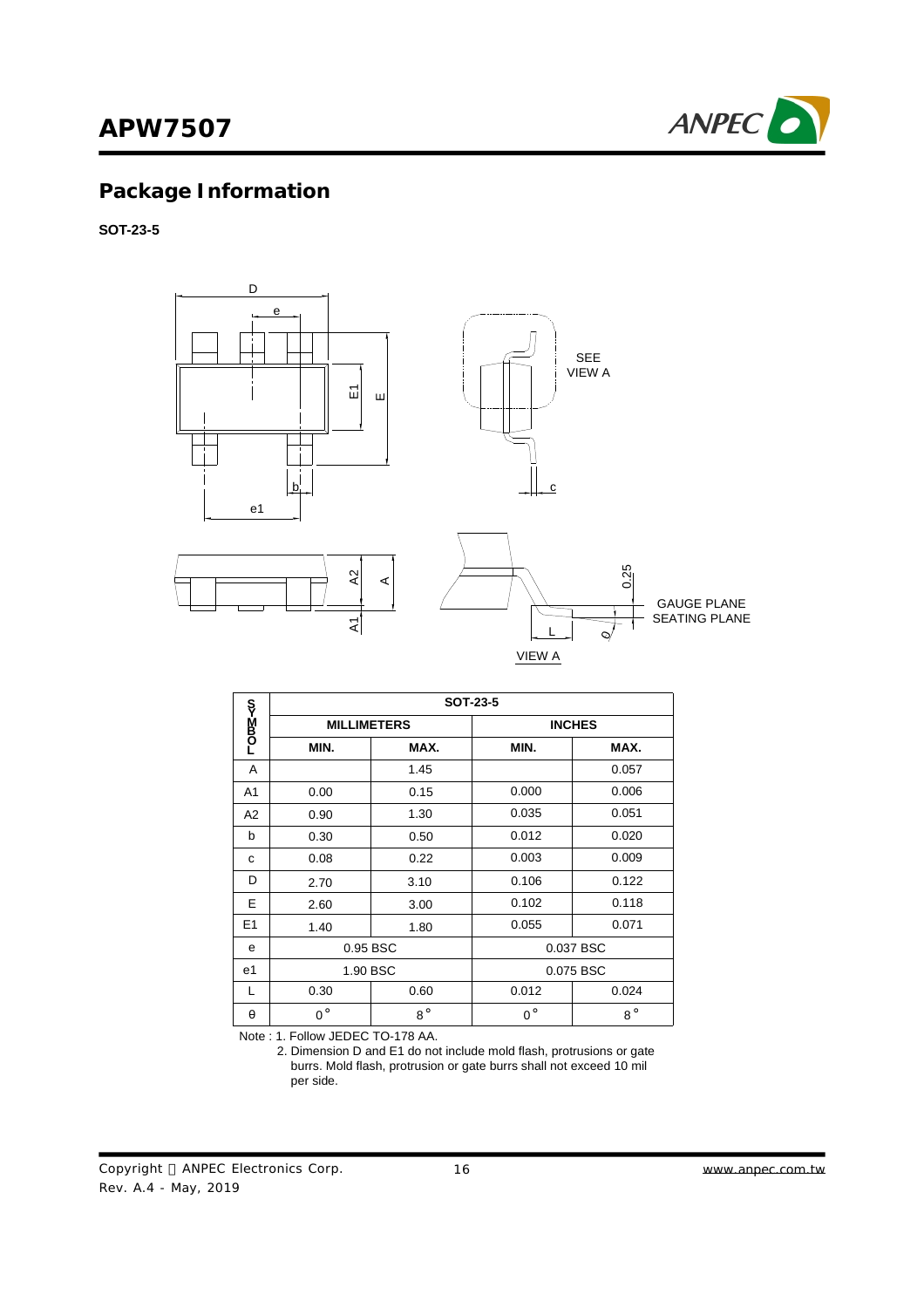# **Carrier Tape & Reel Dimensions**



| Application       | A                       | н              | T <sub>1</sub>          | C                        | d              | D                       | W               | E <sub>1</sub>  | F               |
|-------------------|-------------------------|----------------|-------------------------|--------------------------|----------------|-------------------------|-----------------|-----------------|-----------------|
|                   | 178.0 <sup>±</sup> 2.00 | 50 MIN.        | $8.4 + 2.00$<br>$-0.00$ | $13.0 + 0.50$<br>$-0.20$ | $1.5$ MIN.     | 20.2 MIN                | $8.0 \pm 0.30$  | $1.75 \pm 0.10$ | $3.5 \pm 0.05$  |
| <b>TSOT-23-5A</b> | P <sub>0</sub>          | <b>P1</b>      | P <sub>2</sub>          | D <sub>0</sub>           | D <sub>1</sub> |                         | A <sub>0</sub>  | B <sub>0</sub>  | K <sub>0</sub>  |
|                   | $4.0 \pm 0.10$          | $4.0 \pm 0.10$ | $2.0 \pm 0.05$          | $1.5 + 0.10$<br>$-0.00$  | 1.0 MIN.       | $0.6 + 0.00$<br>$-0.40$ | $3.20 \pm 0.20$ | $3.10 \pm 0.20$ | $1.50 \pm 0.20$ |
| Application       | A                       | н              | T <sub>1</sub>          | C                        | d              | D                       | W               | E <sub>1</sub>  | F               |
|                   | 178.0 <sup>±</sup> 2.00 | 50 MIN.        | $8.4 + 2.00$<br>$-0.00$ | $13.0 + 0.50$<br>$-0.20$ | 1.5 MIN.       | 20.2 MIN.               | $8.0 \pm 0.30$  | $1.75 \pm 0.10$ | $3.5 \pm 0.05$  |
| SOT-23-5          | P <sub>0</sub>          | <b>P1</b>      | P <sub>2</sub>          | D <sub>0</sub>           | D <sub>1</sub> |                         | A <sub>0</sub>  | B <sub>0</sub>  | K <sub>0</sub>  |
|                   |                         |                |                         | $1.5 + 0.10$             |                | $0.6 + 0.00$            |                 |                 |                 |

(mm)

## **Devices Per Unit**

| Package Type      | Unit        | Quantity |
|-------------------|-------------|----------|
| <b>TSOT-23-5A</b> | Tape & Reel | 3000     |
| SOT-23-5          | Tape & Reel | 3000     |

Copyright © ANPEC Electronics Corp. Rev. A.4 - May, 2019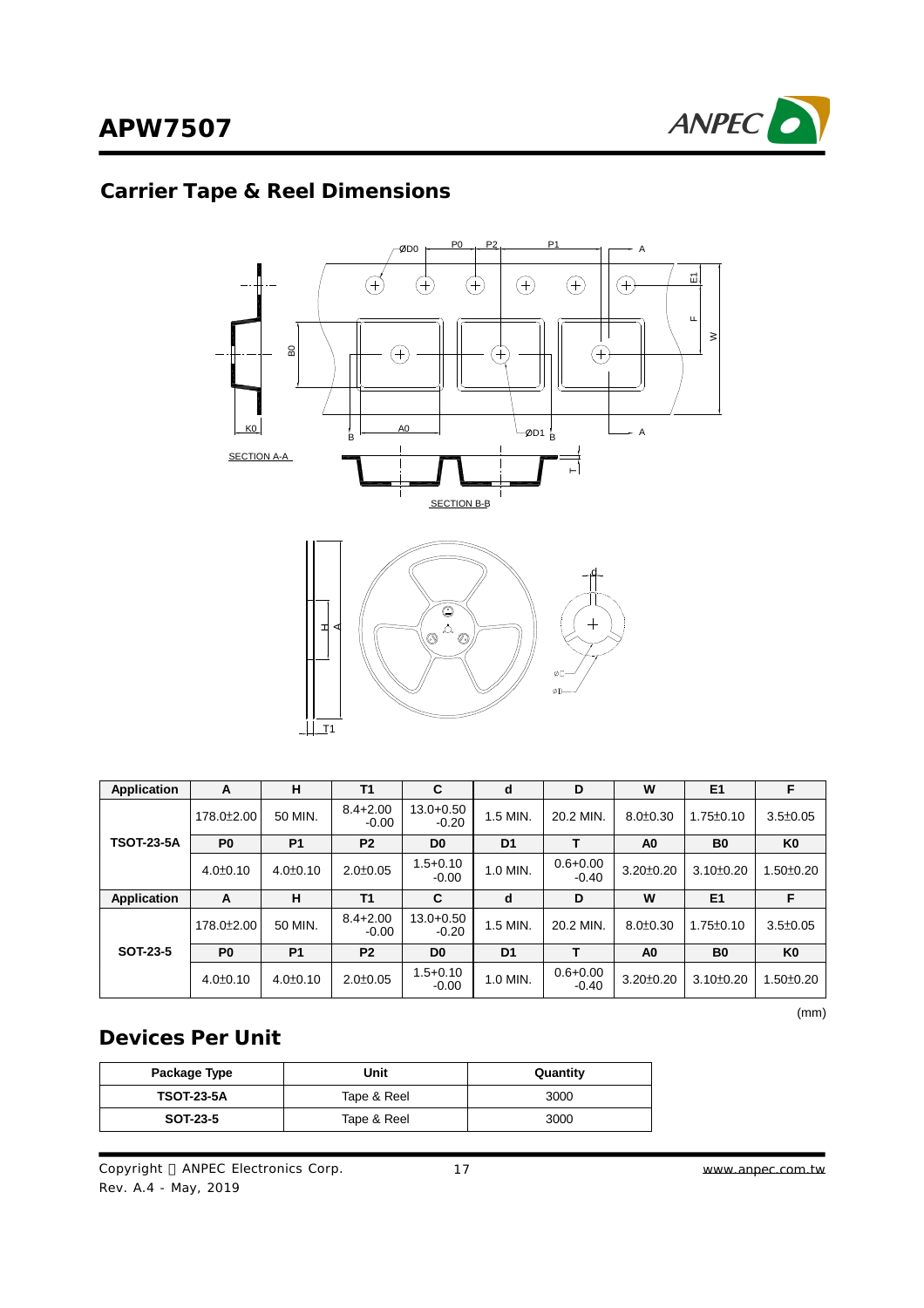

# **Taping Direction Information**

**TSOT-23-5A**



**SOT-23-5**

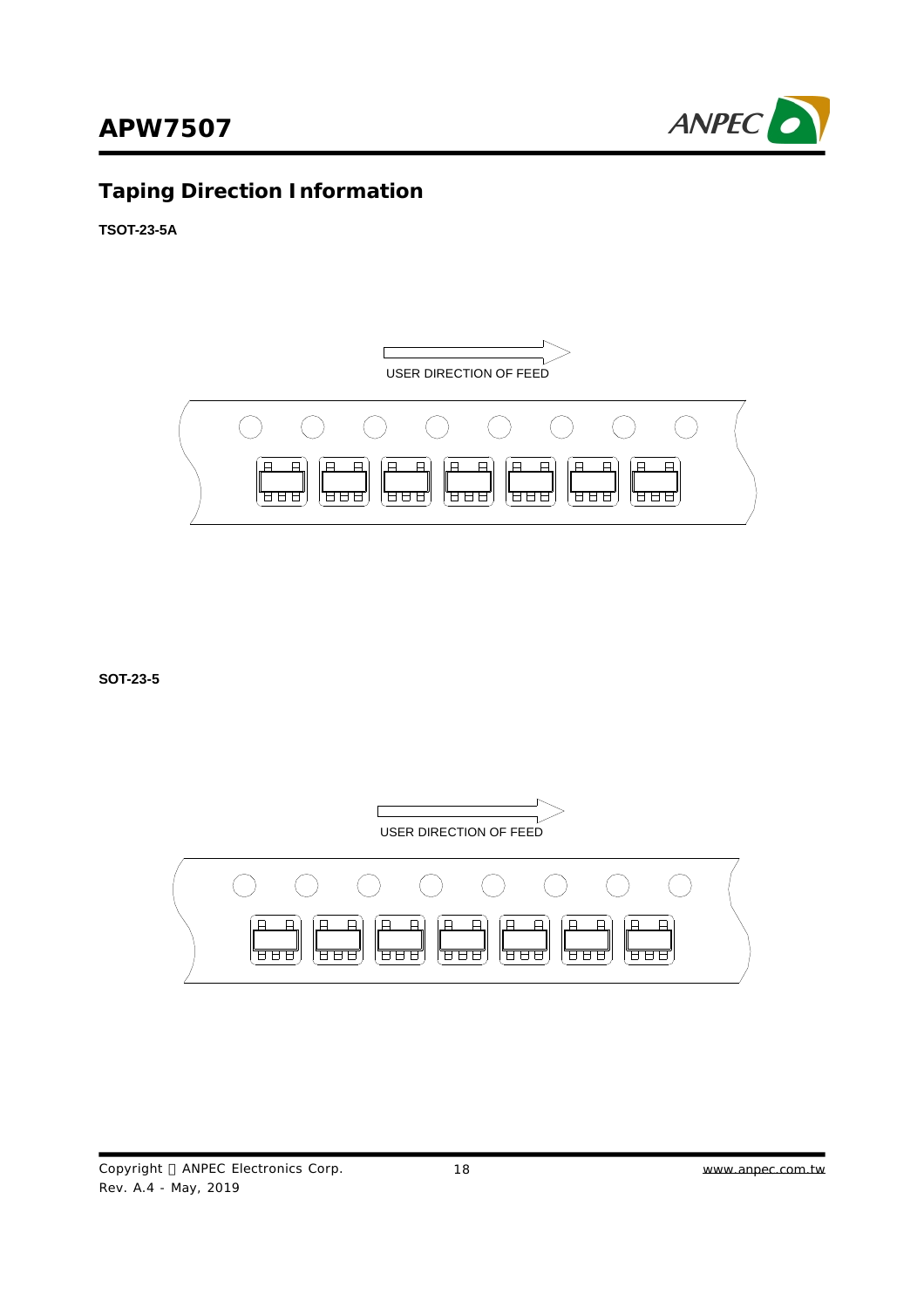

### **Classification Profile**



## **Classification Reflow Profiles**

| <b>Profile Feature</b>                                                                                                                                                                                                  | <b>Sn-Pb Eutectic Assembly</b>                       | <b>Pb-Free Assembly</b>                              |  |  |  |
|-------------------------------------------------------------------------------------------------------------------------------------------------------------------------------------------------------------------------|------------------------------------------------------|------------------------------------------------------|--|--|--|
| <b>Preheat &amp; Soak</b><br>Temperature min (T <sub>smin</sub> )<br>Temperature max (T <sub>smax</sub> )<br>Time $(T_{smin}$ to $T_{smax}$ ) $(t_s)$                                                                   | 100 $\degree$ C<br>150 $\degree$ C<br>60-120 seconds | 150 $\degree$ C<br>200 $\degree$ C<br>60-120 seconds |  |  |  |
| Average ramp-up rate<br>$(Tsmax$ to $TP)$                                                                                                                                                                               | 3 °C/second max.                                     | 3 °C/second max.                                     |  |  |  |
| Liquidous temperature $(TL)$<br>Time at liquidous (tL)                                                                                                                                                                  | 183 °C<br>60-150 seconds                             | 217 $\degree$ C<br>60-150 seconds                    |  |  |  |
| Peak package body Temperature<br>$(T_p)^*$                                                                                                                                                                              | See Classification Temp in table 1                   | See Classification Temp in table 2                   |  |  |  |
| Time $(t_P)^{**}$ within 5°C of the specified<br>classification temperature $(T_c)$                                                                                                                                     | 20** seconds                                         | 30 <sup>**</sup> seconds                             |  |  |  |
| Average ramp-down rate ( $T_p$ to $T_{\text{smax}}$ )                                                                                                                                                                   | $6 °C$ /second max.                                  | $6 °C$ /second max.                                  |  |  |  |
| Time 25°C to peak temperature                                                                                                                                                                                           | 6 minutes max.                                       | 8 minutes max.                                       |  |  |  |
| * Tolerance for peak profile Temperature $(T_p)$ is defined as a supplier minimum and a user maximum.<br>** Tolerance for time at peak profile temperature $(t_p)$ is defined as a supplier minimum and a user maximum. |                                                      |                                                      |  |  |  |

Copyright © ANPEC Electronics Corp. Rev. A.4 - May, 2019